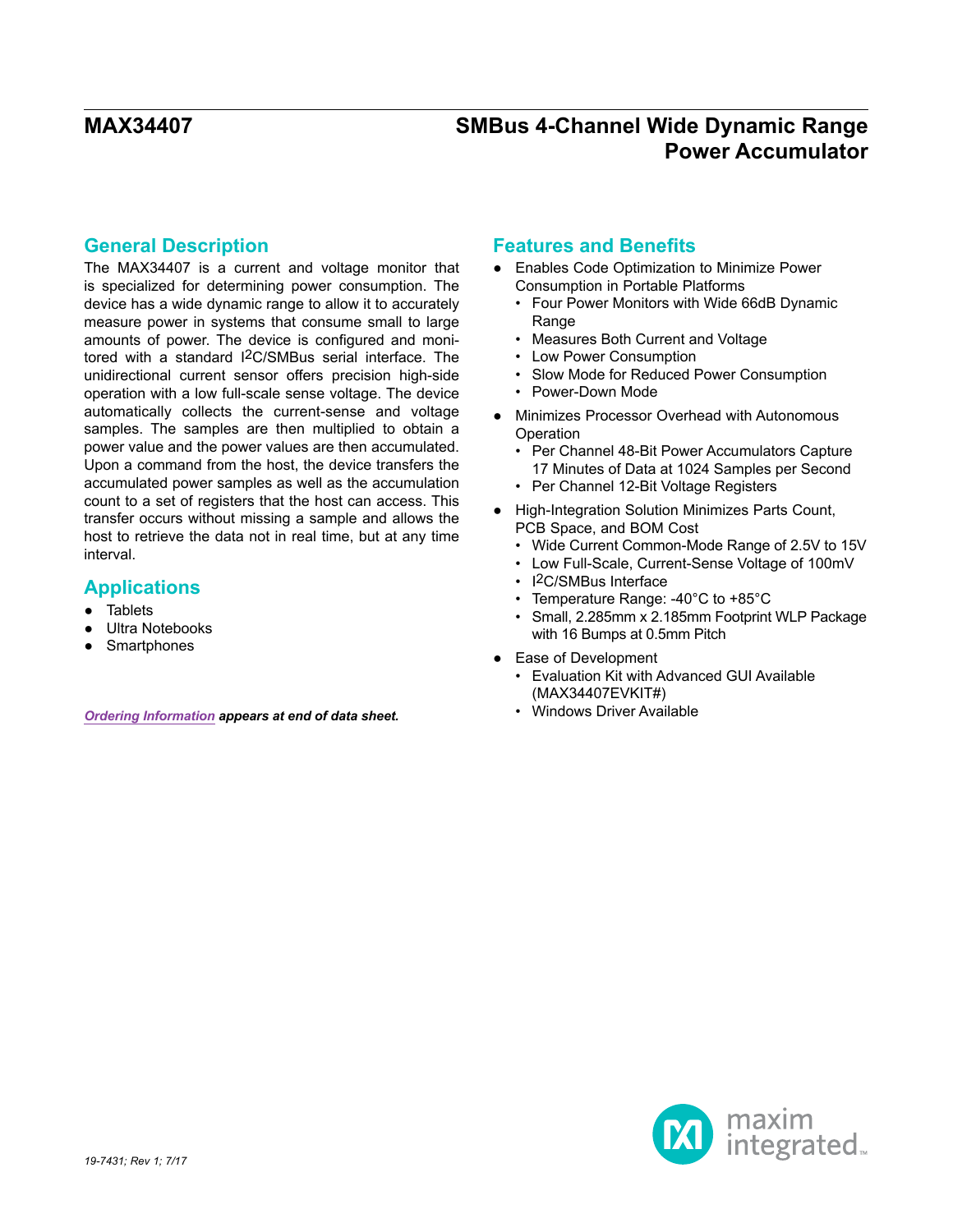

# **Typical Application Circuit and Block Diagram**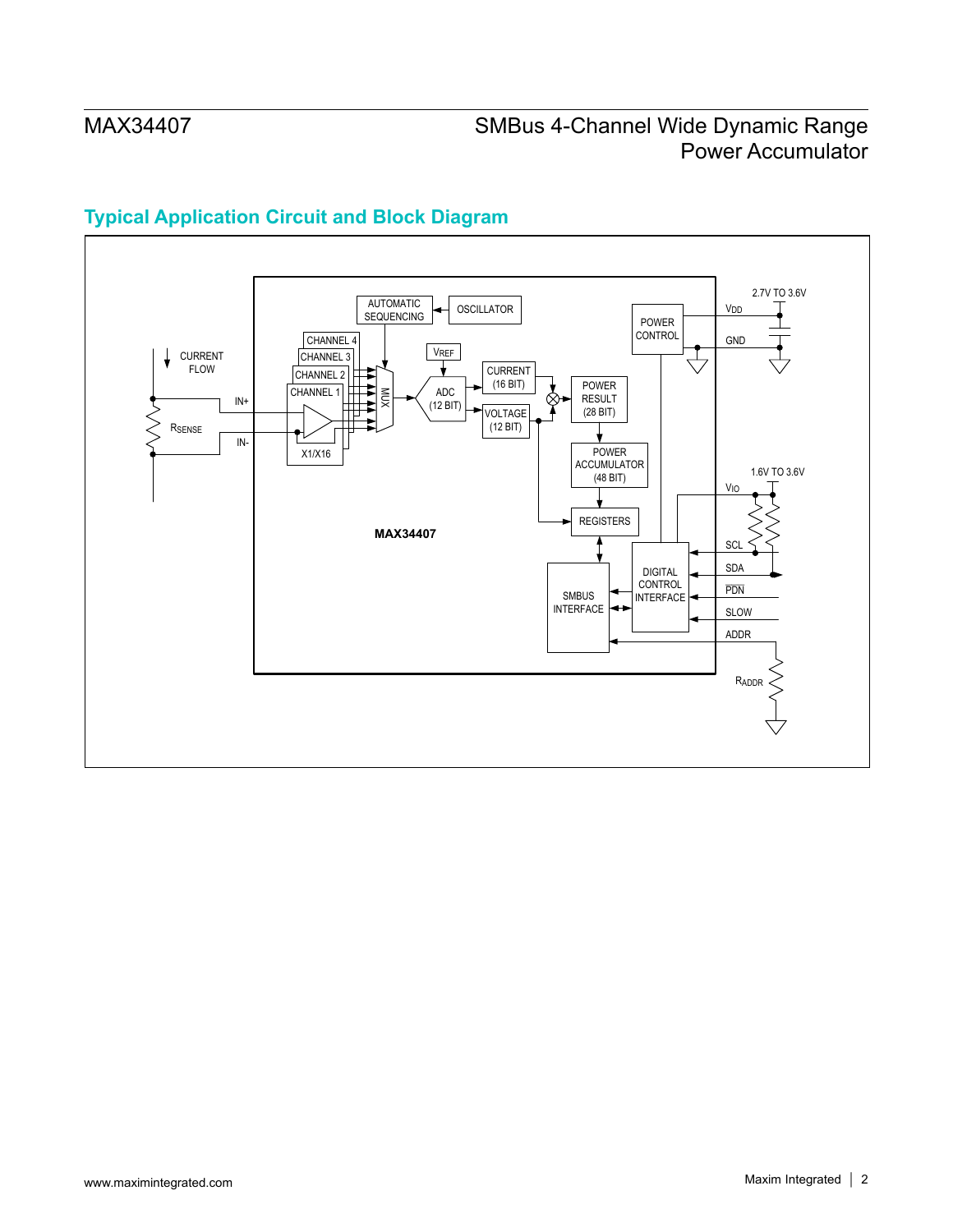## **Absolute Maximum Ratings**

| J-STD-020A Specification |
|--------------------------|

## **Package Thermal Characteristics (Note 1)**

WLP

Junction-to-Ambient Thermal Resistance (θJA) ..........49°C/W

**Note 1:** Package thermal resistances were obtained using the method described in JEDEC specification JESD51-7, using a four-layer board. For detailed information on package thermal considerations, refer to **[www.maximintegrated.com/thermal-tutorial](http://www.maximintegrated.com/thermal-tutorial)**.

*Stresses beyond those listed under "Absolute Maximum Ratings" may cause permanent damage to the device. These are stress ratings only, and functional operation of the device at these*  or any other conditions beyond those indicated in the operational sections of the specifications is not implied. Exposure to absolute maximum rating conditions for extended periods may affect<br>device reliability.

#### **Electrical Characteristics**

(V<sub>DD</sub> = 2.7V to 3.6V, V<sub>IO</sub> = 1.6V to 3.6V, T<sub>A</sub> = -40°C to +85°C, unless otherwise noted. Typical values are T<sub>A</sub> = +25°C.)

| <b>PARAMETER</b>                                              | <b>SYMBOL</b>          | <b>CONDITIONS</b>                                                                                | <b>MIN</b> | <b>TYP</b> | <b>MAX</b>     | <b>UNITS</b> |
|---------------------------------------------------------------|------------------------|--------------------------------------------------------------------------------------------------|------------|------------|----------------|--------------|
| V <sub>DD</sub> Operating Range                               |                        |                                                                                                  | 2.7        |            | 3.6            | $\vee$       |
|                                                               |                        | $\overline{PDN}$ = V <sub>IO</sub> and SLOW = GND                                                |            | 300        | 450            | μA           |
| V <sub>DD</sub> Average Supply Current<br>(Note 2)            | <b>I</b> <sub>DD</sub> | $\overline{PDN}$ = V <sub>IO</sub> and SLOW = V <sub>IO</sub>                                    |            | 2.4        | $\overline{4}$ | μA           |
|                                                               |                        | $\overline{PDN}$ = GND                                                                           |            | 0.7        | $\overline{2}$ | μA           |
| V <sub>IO</sub> Operating Range                               |                        |                                                                                                  | 1.6        |            | 3.6            | V            |
| V <sub>IO</sub> Average Supply Current<br>(Note 2)            | $I_{IO}$               |                                                                                                  |            | 0.2        | 1              | μA           |
| Common-Mode Voltage Range<br>(Note 3)                         | $V_{CM}$               |                                                                                                  | 2.5        |            | 15             | V            |
|                                                               |                        | $\overline{PDN}$ = GND or SLOW = $V_{1O}$                                                        |            | 1          |                |              |
| IN+ Average Input Bias Current<br>(Note 3)                    |                        | $V_{CM}$ = 2.5V and $V_{SENSE}$ = 0mV<br>$\overrightarrow{PDN}$ = V <sub>IO</sub> and SLOW = GND | 3.1<br>4.8 |            |                | μA           |
|                                                               |                        | $V_{CM}$ = 1.5V and $V_{SENSE}$ = 0mV<br>$\overline{PDN}$ = V <sub>IO</sub> and SLOW = GND       |            |            |                |              |
| Per Channel Current and Voltage                               |                        | SLOW = GND                                                                                       |            | 1024       |                | sps          |
| Sample Rate                                                   |                        | $SLOW = VIO$                                                                                     |            | 8          |                | sps          |
| Per Channel Power Calculation                                 |                        | $SLOW = GND$                                                                                     |            | 1024       |                | sps          |
| Rate                                                          |                        | $SLOW = V_{10}$                                                                                  |            | 8          |                | sps          |
| <b>Current Sample Resolution</b>                              |                        | $V_{\text{SENSE}}$ < 4mV                                                                         |            | 16         |                | <b>Bits</b>  |
| Voltage Sample Resolution                                     |                        |                                                                                                  |            | 12         |                | <b>Bits</b>  |
| <b>Current-Sense Full Scale</b>                               |                        |                                                                                                  |            | 100        |                | mV           |
| Voltage-Sense Full Scale                                      |                        |                                                                                                  |            | 16         |                | V            |
|                                                               |                        | $V_{\text{SENSE}} = 97 \text{mV}$                                                                |            | ±0.8       |                |              |
| Power-Measurement Accumulation                                |                        | $V_{\text{SENSE}} = 10 \text{mV}$                                                                | ±1         |            | $\frac{0}{0}$  |              |
| Accuracy (1 Sigma Error Range<br>with $> 1000$ Accumulations) |                        | $V_{\text{SENSE}} = 1 \text{mV}$                                                                 | ±1.5       |            |                |              |
| (Note 4)                                                      |                        | $V_{\text{SENSE}} = 100 \mu V$                                                                   |            | $\pm 8$    |                |              |
|                                                               |                        | $V_{\text{SENSE}} = 50 \mu V$                                                                    |            | ±15        |                |              |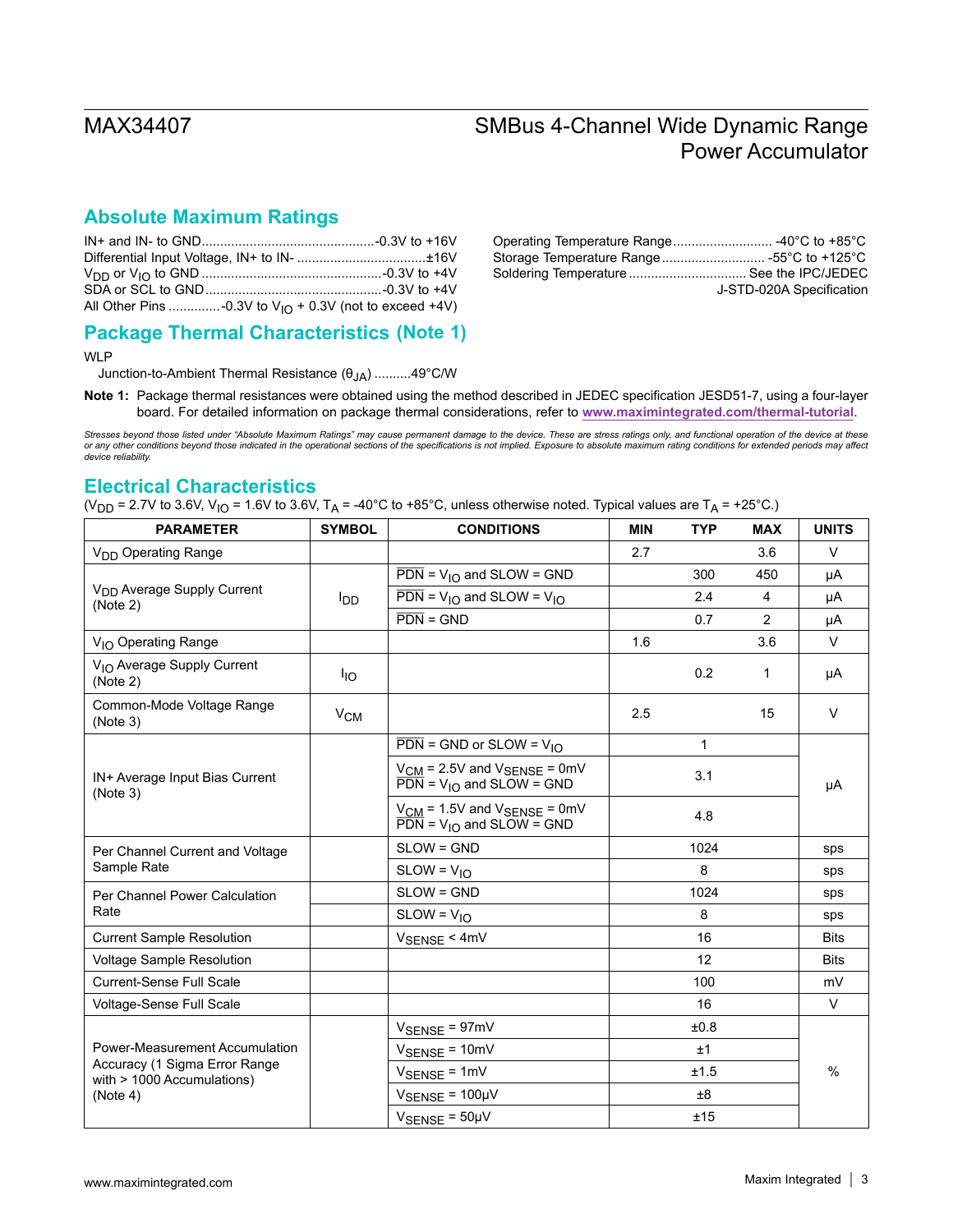## **Electrical Characteristics (continued)**

(V<sub>DD</sub> = 2.7V to 3.6V, V<sub>IO</sub> = 1.6V to 3.6V, T<sub>A</sub> = -40°C to +85°C, unless otherwise noted. Typical values are T<sub>A</sub> = +25°C.)

| <b>PARAMETER</b>                     | <b>SYMBOL</b>   | <b>CONDITIONS</b>                                                                                            | <b>MIN</b>        | <b>TYP</b> | <b>MAX</b>               | <b>UNITS</b> |
|--------------------------------------|-----------------|--------------------------------------------------------------------------------------------------------------|-------------------|------------|--------------------------|--------------|
| Input Bandwidth                      |                 |                                                                                                              |                   | 200        |                          | <b>kHz</b>   |
| Input Logic-High<br>SCL/SDA/PDN/SLOW | V <sub>IH</sub> |                                                                                                              | 0.75x<br>$V_{IO}$ |            |                          | v            |
| Input Logic-Low<br>SCL/SDA/PDN/SLOW  | $V_{IL}$        |                                                                                                              |                   |            | 0.25x<br>V <sub>IO</sub> |              |
| SDA Output Logic-Low                 | $V_{OL}$        | $I_{\text{OI}} = 4 \text{mA}$                                                                                |                   |            | 0.4                      | v            |
| SDA Output Leakage                   |                 |                                                                                                              |                   |            | ±1                       | μA           |
| SCL, SDA Leakage                     |                 |                                                                                                              |                   |            | ±5                       | μA           |
| SLOW, PDN Leakage                    |                 |                                                                                                              |                   |            | ±1                       | μA           |
| Power-Up Time                        |                 | Measured from $V_{DD}$ > 2.7V<br>and $V_{IO}$ > 1.6V and $\overline{PDN}$<br>deasserted to SMBus port active |                   | 650        |                          | μs           |

**Note 2:** SMBus not active.

**Note 3:** Common-mode voltage applies to the IN+ and IN- pins.

**Note 4:** Not production tested; bench characterization data.

### **AC Electrical Characteristics: I**2**C/SMBus Interface**

(V<sub>IO</sub> = 1.6V to 3.6V, T<sub>A</sub> = -40°C to +85°C, unless otherwise noted. Typical values are at V<sub>IO</sub> = 3.3, T<sub>A</sub> = +25°C.)

| <b>PARAMETER</b>                                          | <b>SYMBOL</b>       | <b>CONDITIONS</b> | <b>MIN</b>   | <b>TYP</b> | <b>MAX</b> | <b>UNITS</b> |
|-----------------------------------------------------------|---------------------|-------------------|--------------|------------|------------|--------------|
| <b>SCL Clock Frequency</b>                                | f <sub>SCL</sub>    |                   | 10           |            | 400        | kHz          |
| Bus Free Time Between STOP and<br><b>START Conditions</b> | t <sub>BUF</sub>    |                   | 1.3          |            |            | μs           |
| Hold Time (Repeated) START<br>Condition                   | <sup>t</sup> HD:STA |                   | 0.6          |            |            | μs           |
| Low Period of SCL                                         | t <sub>LOW</sub>    |                   | 1.3          |            |            | μs           |
| High Period of SCL                                        | <sup>t</sup> HIGH   |                   | 0.6          |            |            | μs           |
| Data Hold Time                                            |                     | Receive           | $\mathbf{0}$ |            |            | ns           |
|                                                           | <sup>t</sup> HD:DAT | Transmit          | 300          |            |            | ns           |
| Data Set-Up Time                                          | t <sub>SU:DAT</sub> |                   | 100          |            |            | ns           |
| Start Set-Up Time                                         | t <sub>SU:STA</sub> |                   | 0.6          |            |            | μs           |
| SDA and SCL Rise Time                                     | t <sub>R</sub>      |                   |              |            | 300        | ns           |
| SDA and SCL Fall Time                                     | tF                  |                   |              |            | 300        | ns           |
| Stop Set-Up Time                                          | t <sub>SU:STO</sub> |                   | 0.6          |            |            | μs           |
| Noise Spike Reject                                        | tsp                 |                   |              | 30         |            | ns           |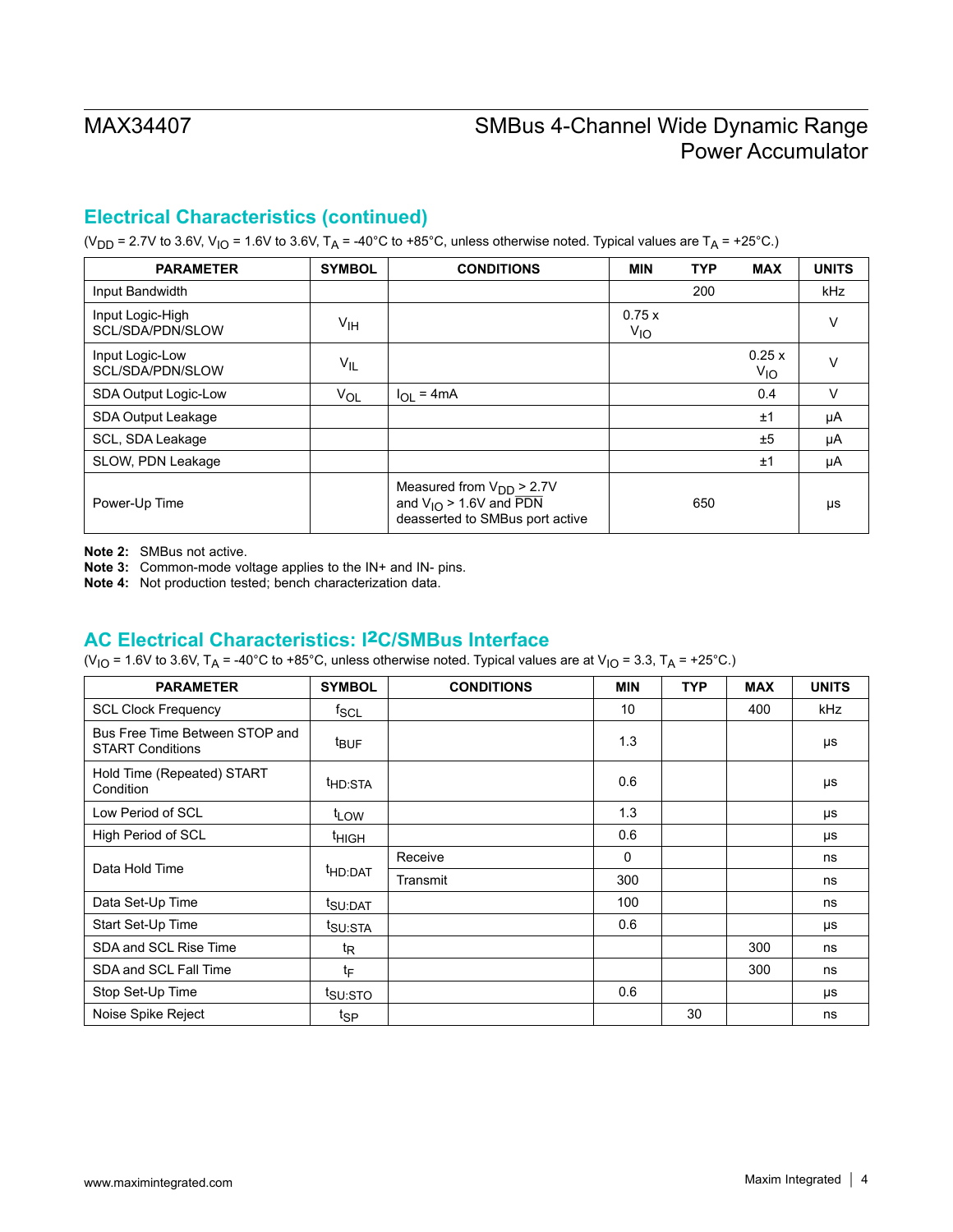## **I**2**C/SMBus Timing**



## **Typical Operating Characteristics**

 $(V_{DD} = V_{10} = 3.3V, T_A = +25°C, V_{CM} = 5V, V_{SENSE} = 1mV.$ 

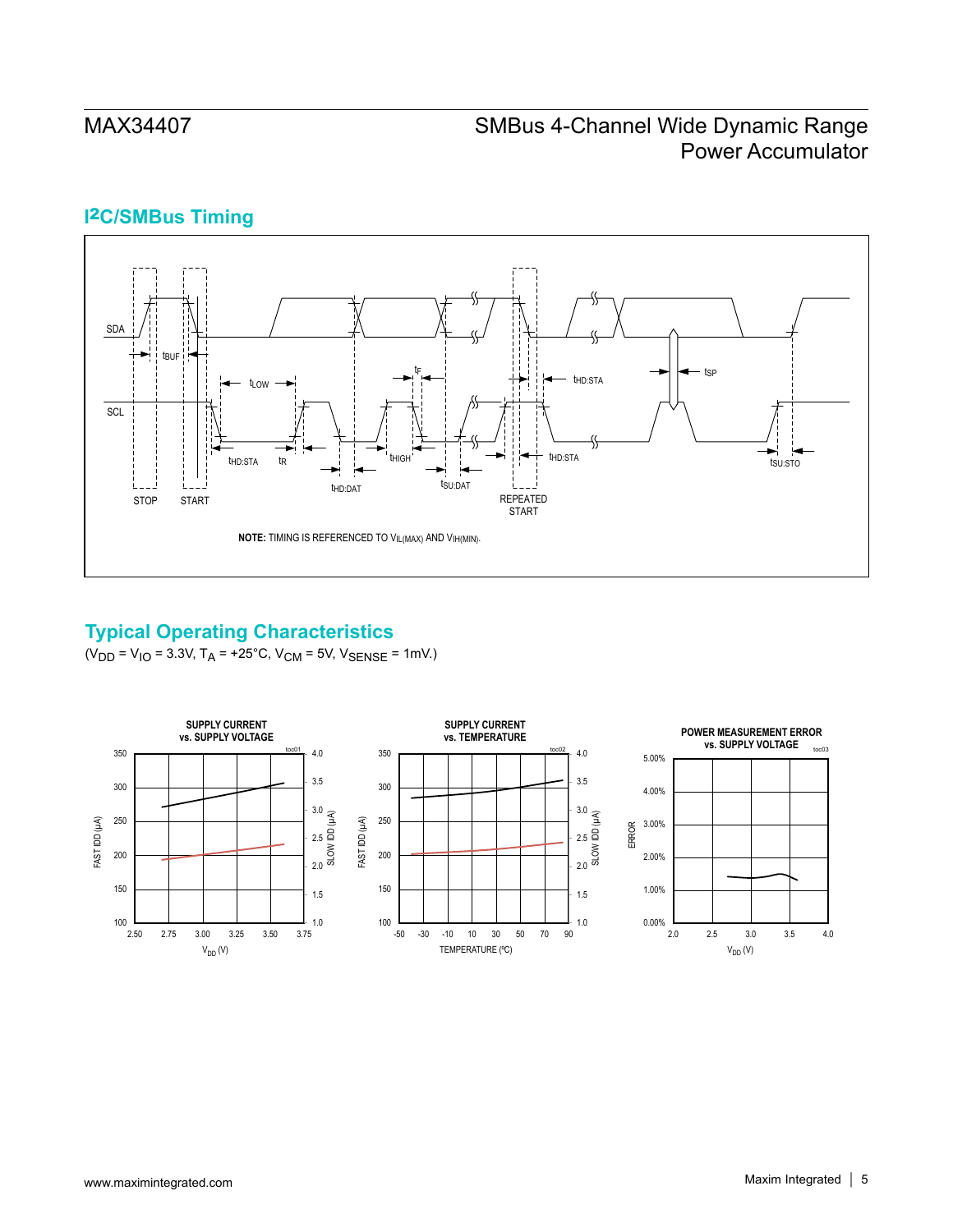## **Typical Operating Characteristics (continued)**

 $(V_{DD} = V_{1O} = 3.3V$ ,  $T_A = +25^{\circ}$ C,  $V_{CM} = 5V$ ,  $V_{SENSE} = 1$ mV.)



0% 10%

0.00001 0.0001 0.001 0.01 0.1

 $V_{\text{SENSE}}$  VOLTAGE (V)

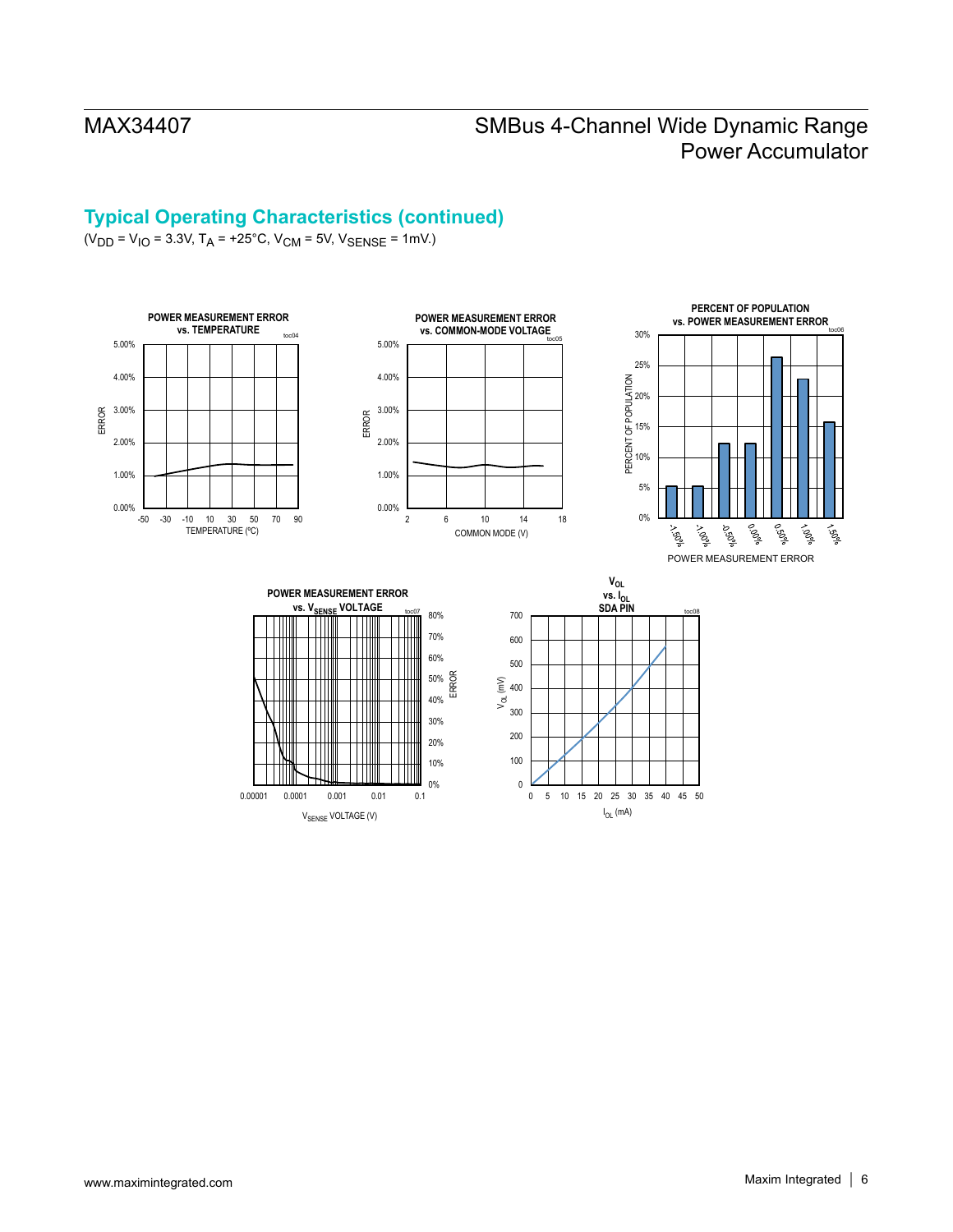# **Pin Configuration**



## **Pin Description**

| <b>PIN</b>     | <b>NAME</b>           | <b>FUNCTION</b>                                                                                                                                                                                                                                                     |
|----------------|-----------------------|---------------------------------------------------------------------------------------------------------------------------------------------------------------------------------------------------------------------------------------------------------------------|
| A <sub>1</sub> | $IN2+$                | External-Sense Resistor Power-Side Connection for Current-Sense Amplifier 2. Voltages can<br>be applied to these pins in the absence of power being applied to $V_{DD}$ or $V_{IO}$ . Unused current-<br>sense inputs should be tied together and left unconnected. |
| A2             | $IN1-$                | External-Sense Resistor Load-Side Connection for Current-Sense Amplifier 1. Voltages can<br>be applied to these pins in the absence of power being applied to $V_{DD}$ or $V_{IO}$ . Unused current-<br>sense inputs should be tied together and left unconnected.  |
| A <sub>3</sub> | $IN1+$                | External-Sense Resistor Power-Side Connection for Current-Sense Amplifier 1. Voltages can<br>be applied to these pins in the absence of power being applied to $V_{DD}$ or $V_{1O}$ . Unused current-<br>sense inputs should be tied together and left unconnected. |
| A4             | <b>V<sub>DD</sub></b> | Supply Voltage for Current-Sense Amplifiers. +2.7V to +3.6V supply. This pin should be<br>decoupled to GND with a 100nF ceramic capacitor. Power can be applied to $V_{DD}$ either before<br>or after or in the absence of $V_{10}$ .                               |
| <b>B1</b>      | $IN2-$                | External-Sense Resistor Load-Side Connection for Current-Sense Amplifier 2. Voltages can<br>be applied to these pins in the absence of power being applied to $V_{DD}$ or $V_{IO}$ . Unused current-<br>sense inputs should be tied together and left unconnected.  |
| <b>B2</b>      | $V_{IO}$              | Supply Voltage for Digital Interface. +1.6V to +3.6V supply. This pin should be decoupled to<br>GND with a 100nF ceramic capacitor. Power can be applied to $V_{1O}$ either before or after or in the<br>absence of V <sub>DD</sub> .                               |
| B <sub>3</sub> | <b>PDN</b>            | Power-Down Mode Input. When this pin is tied low, the device is completely powered down<br>including the I <sup>2</sup> C/SMBus interface.                                                                                                                          |
| <b>B4</b>      | <b>GND</b>            | <b>Ground Connection</b>                                                                                                                                                                                                                                            |
| C <sub>1</sub> | $IN3-$                | External-Sense Resistor Load-Side Connection for Current-Sense Amplifier 3. Voltages can<br>be applied to these pins in the absence of power being applied to $V_{DD}$ or $V_{IO}$ . Unused current-<br>sense inputs should be tied together and left unconnected.  |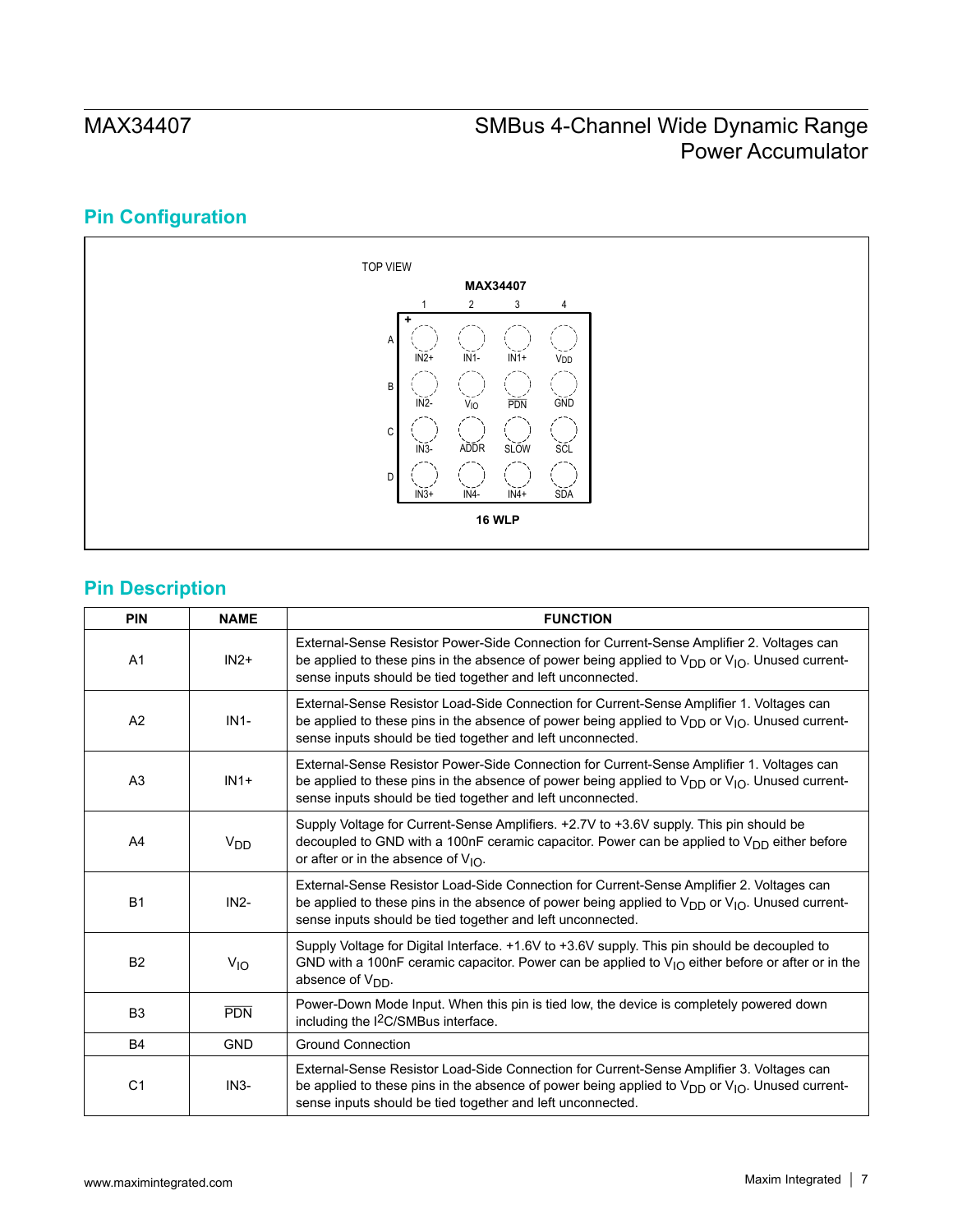| <b>PIN</b>     | <b>NAME</b> | <b>FUNCTION</b>                                                                                                                                                                                                                                                     |
|----------------|-------------|---------------------------------------------------------------------------------------------------------------------------------------------------------------------------------------------------------------------------------------------------------------------|
| C2             | <b>ADDR</b> | I <sup>2</sup> C/SMBus-Compatible Address Select Input. A resistor tied to GND from this pin selects the<br>SMBus slave address. See the Addressing section for more details.                                                                                       |
| C <sub>3</sub> | <b>SLOW</b> | Slow Accumulate Mode Input. When this pin is tied high, the power accumulation is slowed to<br>reduce overall device power consumption.                                                                                                                             |
| C <sub>4</sub> | <b>SCL</b>  | $1^2$ C/SMBus-Compatible Clock Input. SCL does not load the SMBus when either V <sub>DD</sub> or V <sub>IO</sub> is<br>not present.                                                                                                                                 |
| D <sub>1</sub> | $IN3+$      | External-Sense Resistor Power-Side Connection for Current-Sense Amplifier 3. Voltages can<br>be applied to these pins in the absence of power being applied to $V_{DD}$ or $V_{10}$ . Unused current-<br>sense inputs should be tied together and left unconnected. |
| D <sub>2</sub> | IN4-        | External-Sense Resistor Load-Side Connection for Current-Sense Amplifier 4. Voltages can<br>be applied to these pins in the absence of power being applied to $V_{DD}$ or $V_{10}$ . Unused current-<br>sense inputs should be tied together and left unconnected.  |
| D <sub>3</sub> | $IN4+$      | External-Sense Resistor Power-Side Connection for Current-Sense Amplifier 4. Voltages can<br>be applied to these pins in the absence of power being applied to $V_{DD}$ or $V_{10}$ . Unused current-<br>sense inputs should be tied together and left unconnected. |
| D4             | <b>SDA</b>  | I <sup>2</sup> C/SMBus-Compatible Data Input/Output. Output is open drain. SDA does not load the SMBus<br>when either $V_{DD}$ or $V_{1O}$ is not present.                                                                                                          |

## **Pin Description (continued)**

**Note:** For information on how wafer-level packages (WLPs) are marked, see the [Package Top Marking](#page-15-1) section.

### **Detailed Description**

The MAX34407 automatically sequences through the channels to collect samples from the common-mode voltage and the current-sense amplifiers. The 16-bit current value and the 12-bit voltage value are then multiplied to create a 28-bit power value that is then written to the power accumulator.

The MAX34407 contains a 48-bit power accumulator for each channel. This accumulator is updated 1024 times per second to allow the device to operate for at least 17 minutes without the host retrieving the results. When the host is ready to pull the latest accumulation data, it first sends the UPDATE command that causes the MAX34407 to load the latest accumulation data and accumulation count into the internal MAX34407 registers so the host can read them at any time. This type of operation allows the host to control the accumulation period. The only constraint is that the host should access the data before the accumulators can overflow. If the accumulators overflow, they do not roll over.

The MAX34407 contains a 12-bit ADC. During each sample time, a 12-bit voltage sample is resolved and a 16-bit current sample. To create a 16-bit current value from the

12-bit ADC, the device takes two current samples; one with the current sense amplifier in a high-gain mode and another with the amplifier in a low-gain mode. The highgain setting is 16 times the low-gain setting. Based on the two current-sense ADC results, the device determines which result provides the best accuracy and fills the 16-bit current sample accordingly.

#### **SMBus Operation**

The MAX34407 uses the SMBus command/response format as described in the System Management Bus Specification Version 2.0. The structure of the data flow between the host and the slave is shown below for several different types of transactions. Data is sent MSB first. The fixed slave address of the MAX34407 is determined on device power-up by sampling the resistor tied to the ADDR pin. See the *[Addressing](#page-9-0)* section for details. On device power-up, the device defaults to the CONTROL command code (01h). If the host sends an invalid command code, the device does not acknowledge (NACK) the command code. If the host attempts to read the device with an invalid command code, all ones (FFh) are returned in the data byte.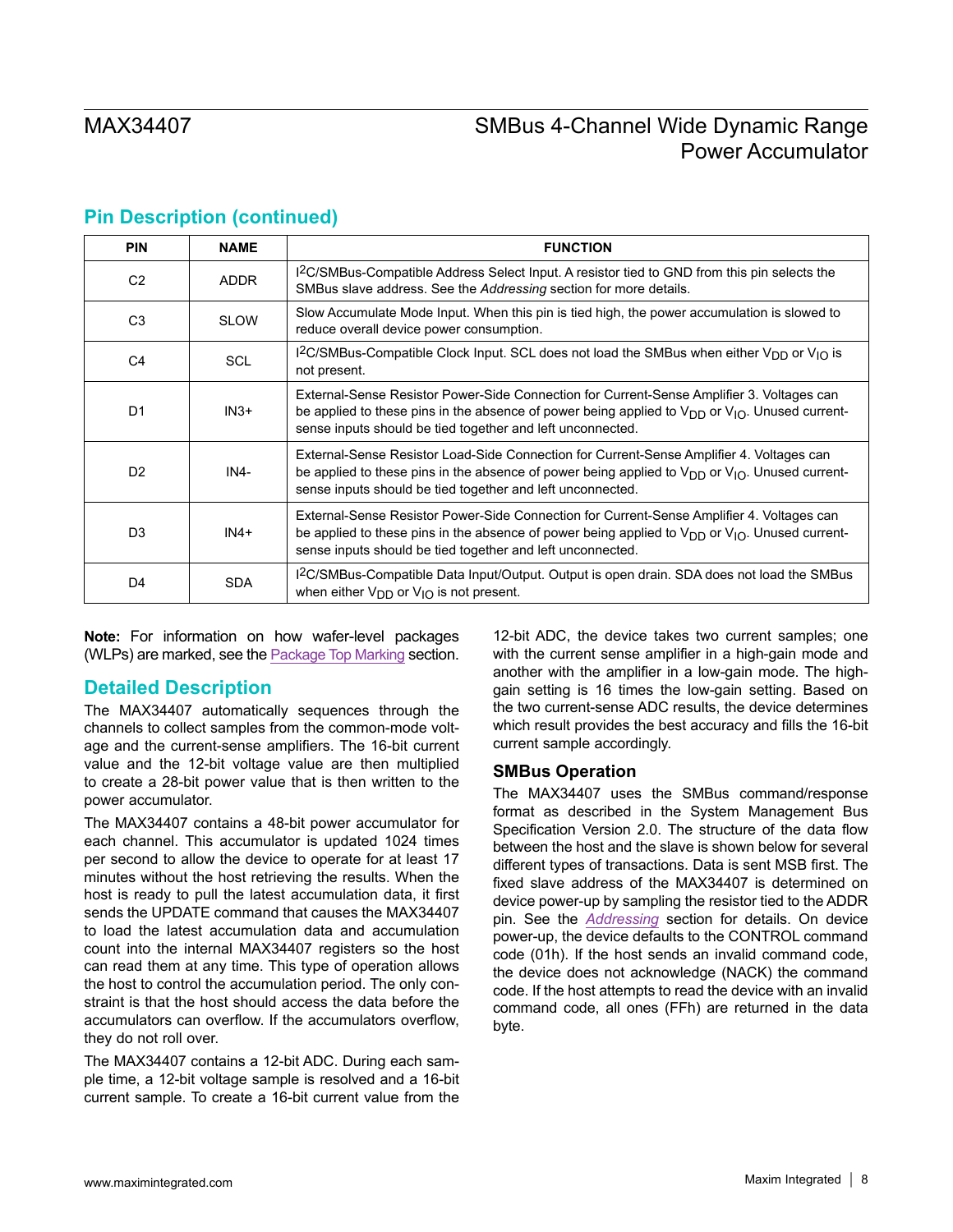## **Table 1. Read Byte Format**



### **Table 2. Write Byte Format**

| ৩ | Slave<br>Address | W | Command<br>Code | $\sim$ | Data Byte |  |
|---|------------------|---|-----------------|--------|-----------|--|

## **Table 3. Send Byte Format**



## **Table 4. Block Read Format**



**Key:**

 $S =$ Start SR = Repeated Start  $\overline{P}$  = Stop  $W = Write Bit(0)$  $R$  = Read Bit  $(1)$ A = Acknowledge (0) NA = Not Acknowledge (1) Shaded Block = Slave Transaction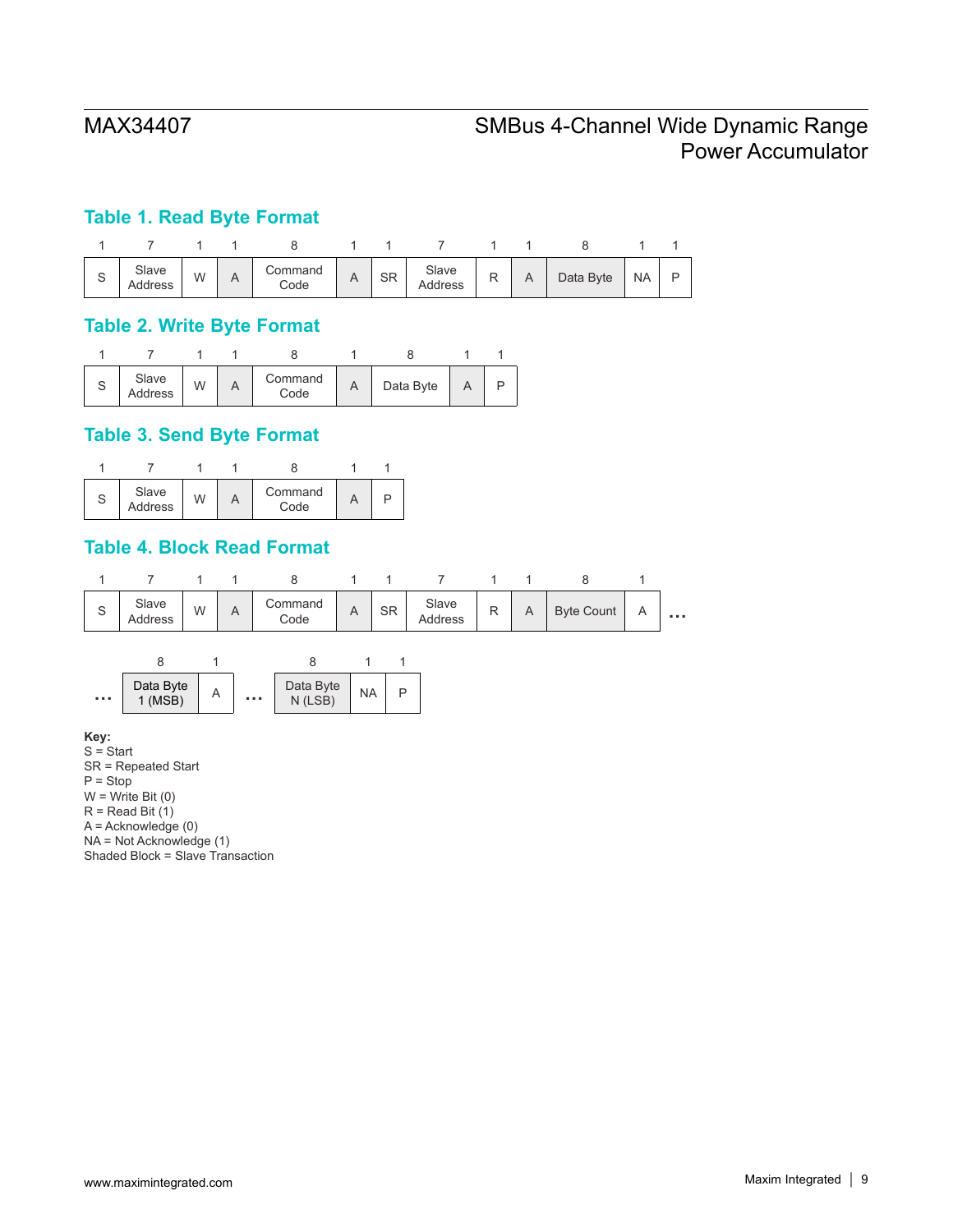### <span id="page-9-0"></span>**Addressing**

The MAX34407 responds to receiving its fixed slave address by asserting an ACK on the bus. The fixed slave address of the MAX34407 is determined on device powerup by sampling the resistor tied to the ADDR pin when  $V_{DD}$ rises to a valid range. See [Table 5](#page-9-1) for more details. The device does not respond to a general call address, only when it receives its fixed slave address.

## <span id="page-9-1"></span>**Table 5. SMBus Slave Address Select**

| RADDR $(\pm 1\%)$ (kΩ) | <b>SLAVE ADDRESS</b> | RADDR $(\pm 1\%) (\Omega)$ | <b>SLAVE ADDRESS</b> |
|------------------------|----------------------|----------------------------|----------------------|
| 20.5                   | 0011 110 (3Ch)       | 1.74k                      | 0010 110 (2Ch)       |
| 11.0                   | 0011 100 (38h)       | 931                        | 0010 100 (28h)       |
| 5.90                   | 0011 010 (34h)       | 442                        | 0010 010 (24h)       |
| 3.16                   | 0011 000 (30h)       | Tie to GND                 | 0010 000 (20h)       |

## **Table 6. Command Codes**

| <b>COMMAND</b><br><b>CODE</b> | <b>NAME</b>          | <b>DETAILED DESCRIPTION</b>       | <b>TYPE</b>       | <b>NUMBER</b><br>OF BYTES | <b>POR</b><br>(Note 5) |
|-------------------------------|----------------------|-----------------------------------|-------------------|---------------------------|------------------------|
| 00h                           | <b>UPDATE</b>        | <b>Request Accumulator Update</b> | Send Byte         | 0                         |                        |
| 01h                           | <b>CONTROL</b>       | Device Configuration and Status   | R/W Byte          |                           | 00h                    |
| 02h                           | ACC_COUNT            | <b>Accumulator Counter</b>        | <b>Block Read</b> | 3                         | Note 6                 |
| 03h                           | PWR ACC 1            | Power Accumulator for Channel 1   | <b>Block Read</b> | 6                         | Note 6                 |
| 04h                           | PWR_ACC_2            | Power Accumulator for Channel 2   | <b>Block Read</b> | 6                         | Note 6                 |
| 05h                           | PWR_ACC_3            | Power Accumulator for Channel 3   | <b>Block Read</b> | 6                         | Note 6                 |
| 06h                           | PWR_ACC_4            | Power Accumulator for Channel 4   | <b>Block Read</b> | 6                         | Note 6                 |
| 07h                           | VOLTAGE <sub>1</sub> | Voltage for Channel 1             | <b>Block Read</b> | 2                         | Note 6                 |
| 08h                           | <b>VOLTAGE 2</b>     | Voltage for Channel 2             | <b>Block Read</b> | 2                         | Note 6                 |
| 09h                           | VOLTAGE 3            | Voltage for Channel 3             | <b>Block Read</b> | 2                         | Note 6                 |
| 0Ah                           | <b>VOLTAGE 4</b>     | Voltage for Channel 4             | <b>Block Read</b> | $\mathcal{P}$             | Note 6                 |
| 0Fh                           | <b>DID</b>           | Device ID and Revision            | Read Byte         |                           | Note 7                 |

**Note 5:** The acronym POR means power-on reset. This is the default value when power is applied to the device.

**Note 6:** These registers are set to all zeros upon POR.

**Note 7:** The device ID is factory set and varies based on the die revision.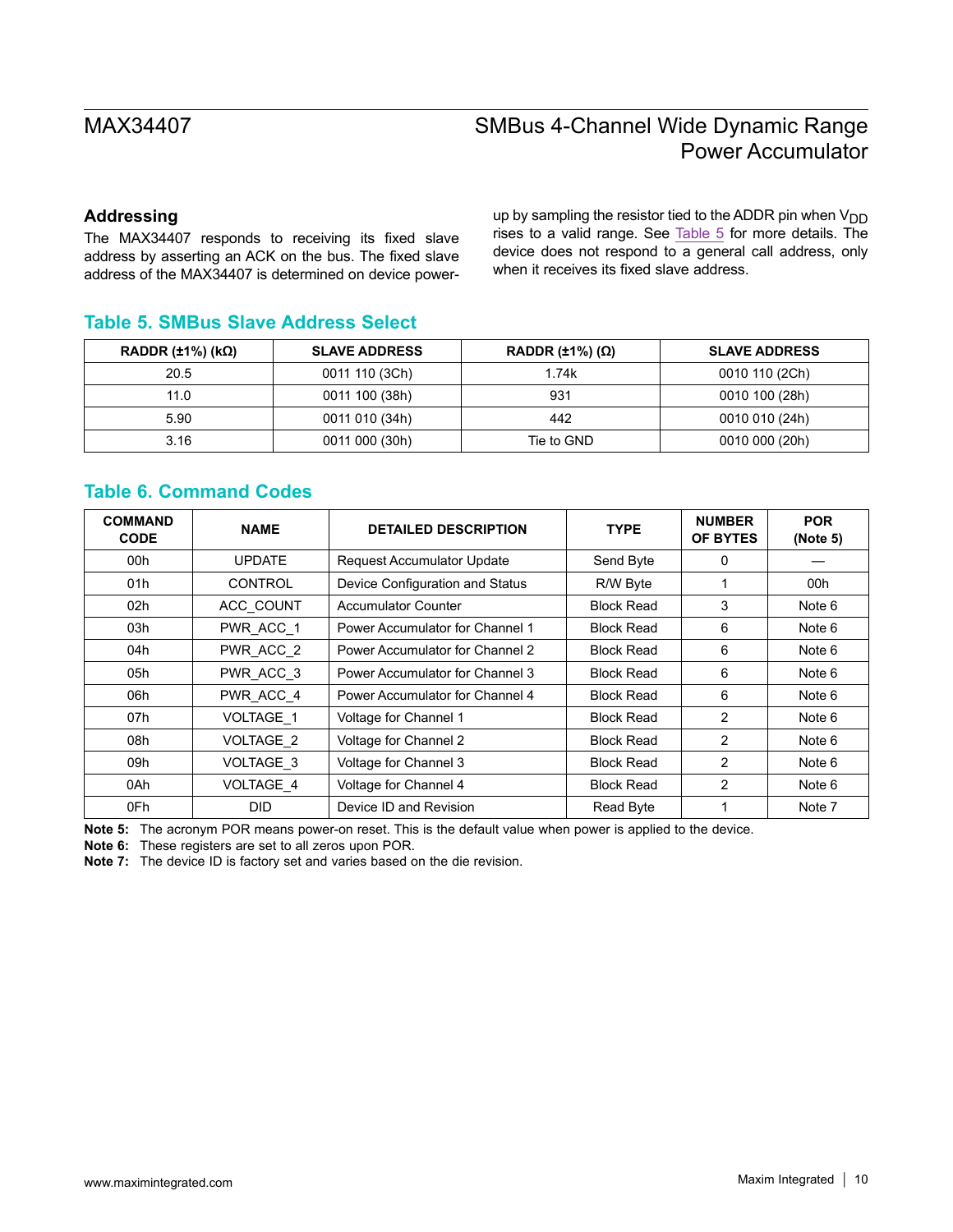### **Update (00h)—Send Byte**

The UPDATE send byte command does not contain any data. The UPDATE command must be sent to the device before reading any of the other commands, and it must be sent after writing to the CONTROL command. After sending the UPDATE command, the host should wait at least 500µs before reading any command. Each time the device receives this command, it transfers the all of the data in the power accumulators and the accumulator counter to a set of registers that can be read with the SMBus interface, and it resets all of the counters. See [Figure 1](#page-10-0) for more details.

<span id="page-10-0"></span>

*Figure 1. MAX34407 Register Structure*

## **Table 7. Control (01h)—R/W Byte**

|       | BIT <sub>7</sub> | BIT <sub>6</sub> | BIT <sub>5</sub> | BIT <sub>4</sub>  | BIT <sub>3</sub> | BIT <sub>2</sub> | BIT <sub>1</sub> | BIT <sub>0</sub> |
|-------|------------------|------------------|------------------|-------------------|------------------|------------------|------------------|------------------|
| NAME: |                  |                  | <b>SMM</b>       | EN<br><b>PARK</b> | PARK1            | PARK0            | <b>SLOW</b>      | <b>OVF</b>       |
| POR:  |                  |                  |                  |                   |                  |                  |                  |                  |

*Note: Bit positions 6 and 7 must be written to 0 for proper device operation.*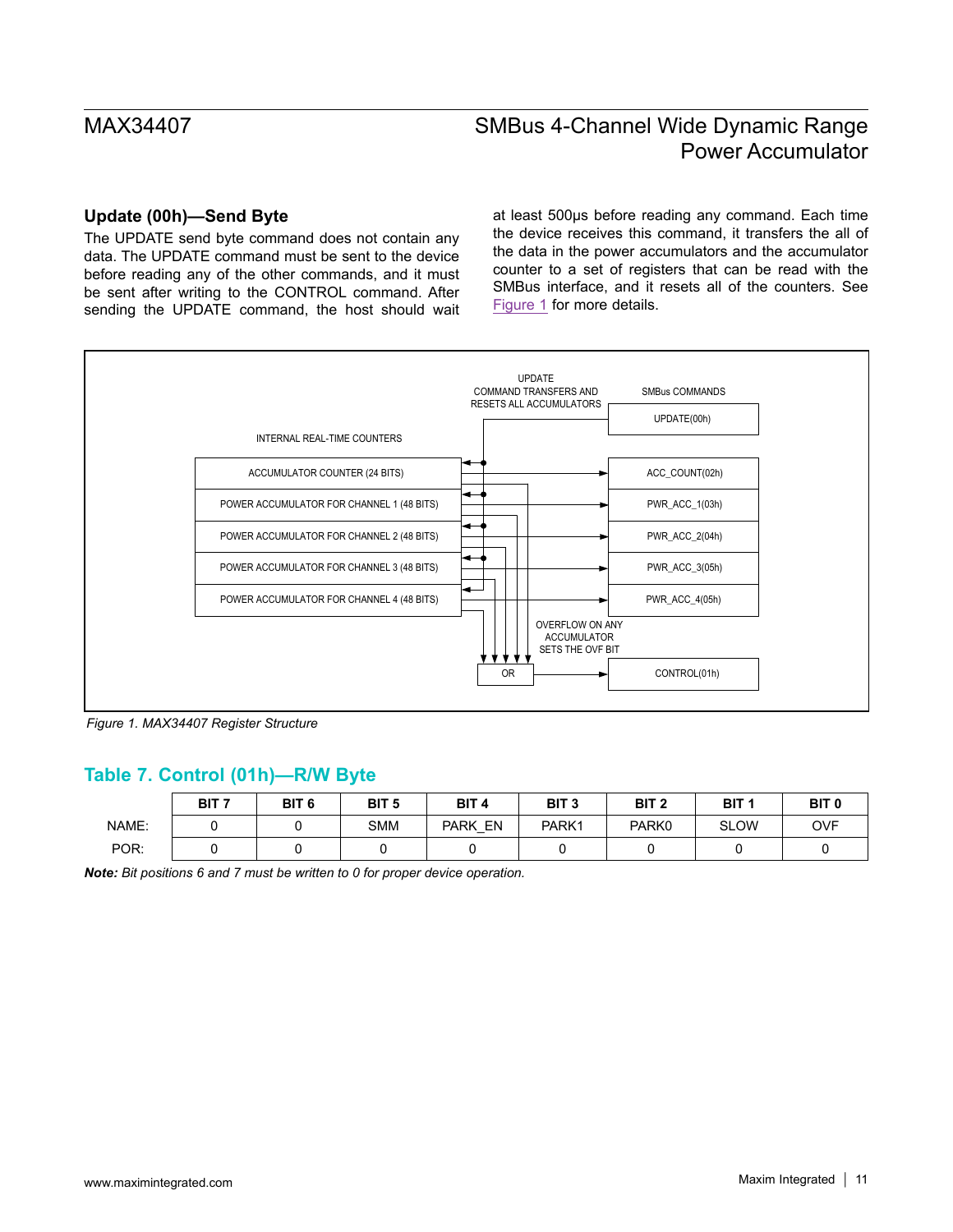#### **Bit 5: SMM (Single Measure Mode)**

When this bit is set, the device performs only one measure and accumulation cycle for the four input channels (normal scan mode) or four samples of one channel in channel park mode in response to an UPDATE command. The data can be read by issuing another UPDATE command that moves the previous UPDATE data into the SMBus read registers and starts another measurement cycle. Data should be read between UPDATE commands. UPDATE commands should be no less than 500µs apart for reliable measurements. The power accumulators remain at 48 bits even though the single calculated power is a 28-bit value. After the SMM bit is changed, the UPDATE command should be sent to reset the accumulators and perform the selected scan operation.

- 0 = Single-measure mode is disabled.
- 1 = Single-measure mode is enabled.

#### **Bit 4: PARK\_EN**

This bit enables the channel park feature. If this bit is set, only one channel is enabled, and the device samples the selected channel four times faster than the normal round robin rate. The channel to monitor is selected with the PARK0 and PARK1 bits. After the PARK\_EN bit is changed, the UPDATE command should be sent to clear out the accumulators and start a new accumulation period. When the channel park feature is enabled, the minimum time before the power accumulators can overflow reduces by a factor of four since the selected channel is being updated four times faster. Also, the power accumulators for the disabled channels do not contain any meaningful data.

0 = Round-robin sampling of all four channels.

1 = One channel is selected (with the PARK0/1 bits).

#### **Bits 3 to 2: PARK1 to PARK0**

If the PARK\_EN (Park Enable) bit is set, then these bits select which channel is to be monitored at the exclusion of the other channels.

| PARK1 | <b>PARK0</b> | <b>SELECTED CHANNEL</b> |
|-------|--------------|-------------------------|
|       |              | Channel 1               |
|       |              | Channel 2               |
|       |              | Channel 3               |
|       |              | Channel 4               |

### **Bit 1: SLOW**

This bit is logically OR'ed with the SLOW input pin. If either this bit is set or the SLOW pin is high, then the power accumulation calculation rate is slowed in order to lower the power consumption of the device.

#### **Bit 0: OVF**

This status bit is set to a one if any of the power accumulators or the accumulator counter overflows. When the accumulators or counter overflow, they do not roll over. This status bit can be cleared by writing a 0. If any of the power accumulators or the accumulator counter are still full, then this bit immediately sets again. Accumulators and the counter that have overflowed can be cleared by sending the UPDATE command.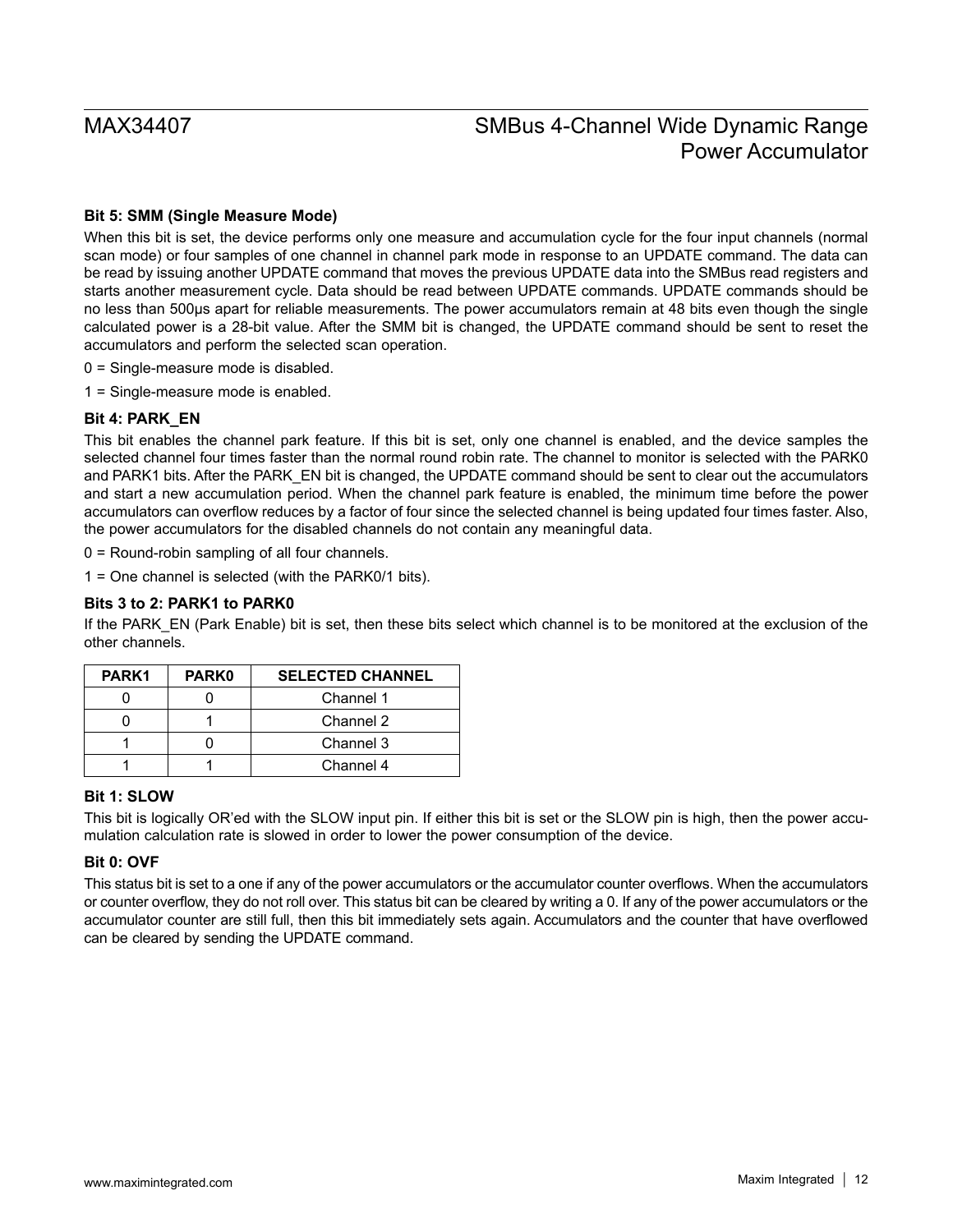|       | <b>BIT 23</b>     | <b>BIT 22</b>     | <b>BIT 21</b>     | <b>BIT 20</b>     | <b>BIT 19</b>     | <b>BIT 18</b>     | <b>BIT 17</b>     | <b>BIT 16</b>     |
|-------|-------------------|-------------------|-------------------|-------------------|-------------------|-------------------|-------------------|-------------------|
| NAME: | CNT <sub>23</sub> | CNT <sub>22</sub> | CNT <sub>21</sub> | CNT <sub>20</sub> | CNT <sub>19</sub> | CNT <sub>18</sub> | CNT <sub>17</sub> | CNT <sub>16</sub> |
| POR:  | 0                 | 0                 | 0                 | 0                 | 0                 | 0                 | 0                 | 0                 |
|       | <b>BIT 15</b>     | <b>BIT 14</b>     | <b>BIT 13</b>     | <b>BIT 12</b>     | <b>BIT 11</b>     | <b>BIT 10</b>     | BIT <sub>9</sub>  | BIT <sub>8</sub>  |
| NAME: | CNT <sub>15</sub> | CNT <sub>14</sub> | CNT <sub>13</sub> | CNT <sub>12</sub> | CNT <sub>11</sub> | CNT <sub>10</sub> | CNT <sub>9</sub>  | CNT <sub>8</sub>  |
| POR:  | 0                 | 0                 | 0                 | 0                 | 0                 | 0                 | 0                 | 0                 |
|       | BIT <sub>7</sub>  | BIT <sub>6</sub>  | BIT <sub>5</sub>  | BIT <sub>4</sub>  | BIT <sub>3</sub>  | BIT <sub>2</sub>  | BIT <sub>1</sub>  | <b>BIT 0</b>      |
| NAME: | CNT7              | CNT <sub>6</sub>  | CNT <sub>5</sub>  | CNT4              | CNT <sub>3</sub>  | CNT <sub>2</sub>  | CNT <sub>1</sub>  | CNT <sub>0</sub>  |
| POR:  | 0                 | 0                 | 0                 | 0                 | 0                 | 0                 | 0                 | 0                 |

## **Table 8. Accumulator Counter (02h)—Block Read**

### **Bits 23 to 0: CNT23 to CNT0**

These bits report the number of times the accumulators have been updated. Send the UPDATE command before reading this register. By dividing the total accumulated power reported in each power accumulator by this count, the average power can be determined. The accumulator counter does not roll over. If the accumulator counter overflows, the OVF bit in the CONTROL command is set and remains set until the UPDATE command is sent.

## **Table 9. Power Accumulator for Channel 1 (03h)—Block Read Power Accumulator for Channel 2 (04h)—Block Read Power Accumulator for Channel 3 (05h)—Block Read Power Accumulator for Channel 4 (06h)—Block Read**

|       | <b>BIT 47</b>     | <b>BIT 46</b>    | <b>BIT 45</b>     | <b>BIT 44</b>     | <b>BIT 43</b>     | <b>BIT 42</b>     | <b>BIT 41</b>    | <b>BIT 40</b>    |
|-------|-------------------|------------------|-------------------|-------------------|-------------------|-------------------|------------------|------------------|
| NAME: | ACC47             | ACC46            | ACC45             | ACC44             | ACC43             | ACC42             | ACC41            | ACC40            |
| POR:  | $\mathbf{0}$      | $\mathbf{0}$     | $\mathbf{0}$      | $\mathbf{0}$      | $\mathbf{0}$      | $\mathbf{0}$      | $\mathbf{0}$     | $\mathbf{0}$     |
|       | <b>BIT 39</b>     | <b>BIT 38</b>    | <b>BIT 37</b>     | <b>BIT 36</b>     | <b>BIT 35</b>     | <b>BIT 34</b>     | <b>BIT 33</b>    | <b>BIT 32</b>    |
| NAME: | ACC39             | ACC38            | ACC37             | ACC36             | ACC35             | ACC34             | ACC33            | ACC32            |
| POR:  | $\Omega$          | $\mathbf{0}$     | $\Omega$          | $\mathbf{0}$      | $\Omega$          | $\mathbf{0}$      | $\Omega$         | $\mathbf{0}$     |
|       | <b>BIT 31</b>     | <b>BIT 30</b>    | <b>BIT 29</b>     | <b>BIT 28</b>     | <b>BIT 27</b>     | <b>BIT 26</b>     | <b>BIT 25</b>    | <b>BIT 24</b>    |
| NAME: | ACC31             | ACC30            | ACC <sub>29</sub> | ACC <sub>28</sub> | ACC27             | ACC <sub>26</sub> | ACC25            | ACC24            |
| POR:  | $\Omega$          | $\Omega$         | $\mathbf{0}$      | $\mathbf{0}$      | $\Omega$          | $\Omega$          | $\mathbf{0}$     | $\mathbf{0}$     |
|       | <b>BIT 23</b>     | <b>BIT 22</b>    | <b>BIT 21</b>     | <b>BIT 20</b>     | <b>BIT 19</b>     | <b>BIT 18</b>     | <b>BIT 17</b>    | <b>BIT 16</b>    |
| NAME: | ACC <sub>23</sub> | ACC22            | ACC21             | ACC <sub>20</sub> | ACC <sub>19</sub> | ACC <sub>18</sub> | ACC17            | ACC16            |
| POR:  | $\mathbf{0}$      | $\mathbf{0}$     | $\mathbf{0}$      | 0                 | $\mathbf{0}$      | $\mathbf{0}$      | $\mathbf{0}$     | $\mathbf{0}$     |
|       | <b>BIT 15</b>     | <b>BIT 14</b>    | <b>BIT 13</b>     | <b>BIT 12</b>     | <b>BIT 11</b>     | <b>BIT 10</b>     | BIT <sub>9</sub> | BIT <sub>8</sub> |
| NAME: | ACC <sub>15</sub> | ACC14            | ACC <sub>13</sub> | ACC <sub>12</sub> | ACC11             | ACC10             | ACC <sub>9</sub> | ACC8             |
| POR:  | $\mathbf{0}$      | $\mathbf{0}$     | $\Omega$          | $\mathbf{0}$      | $\Omega$          | $\Omega$          | $\Omega$         | $\Omega$         |
|       | BIT <sub>7</sub>  | BIT <sub>6</sub> | BIT <sub>5</sub>  | BIT <sub>4</sub>  | BIT <sub>3</sub>  | BIT <sub>2</sub>  | BIT <sub>1</sub> | BIT <sub>0</sub> |
| NAME: | ACC7              | ACC6             | ACC <sub>5</sub>  | ACC4              | ACC3              | ACC <sub>2</sub>  | ACC1             | ACC0             |
| POR:  | 0                 | 0                | 0                 | 0                 | 0                 | 0                 | 0                | 0                |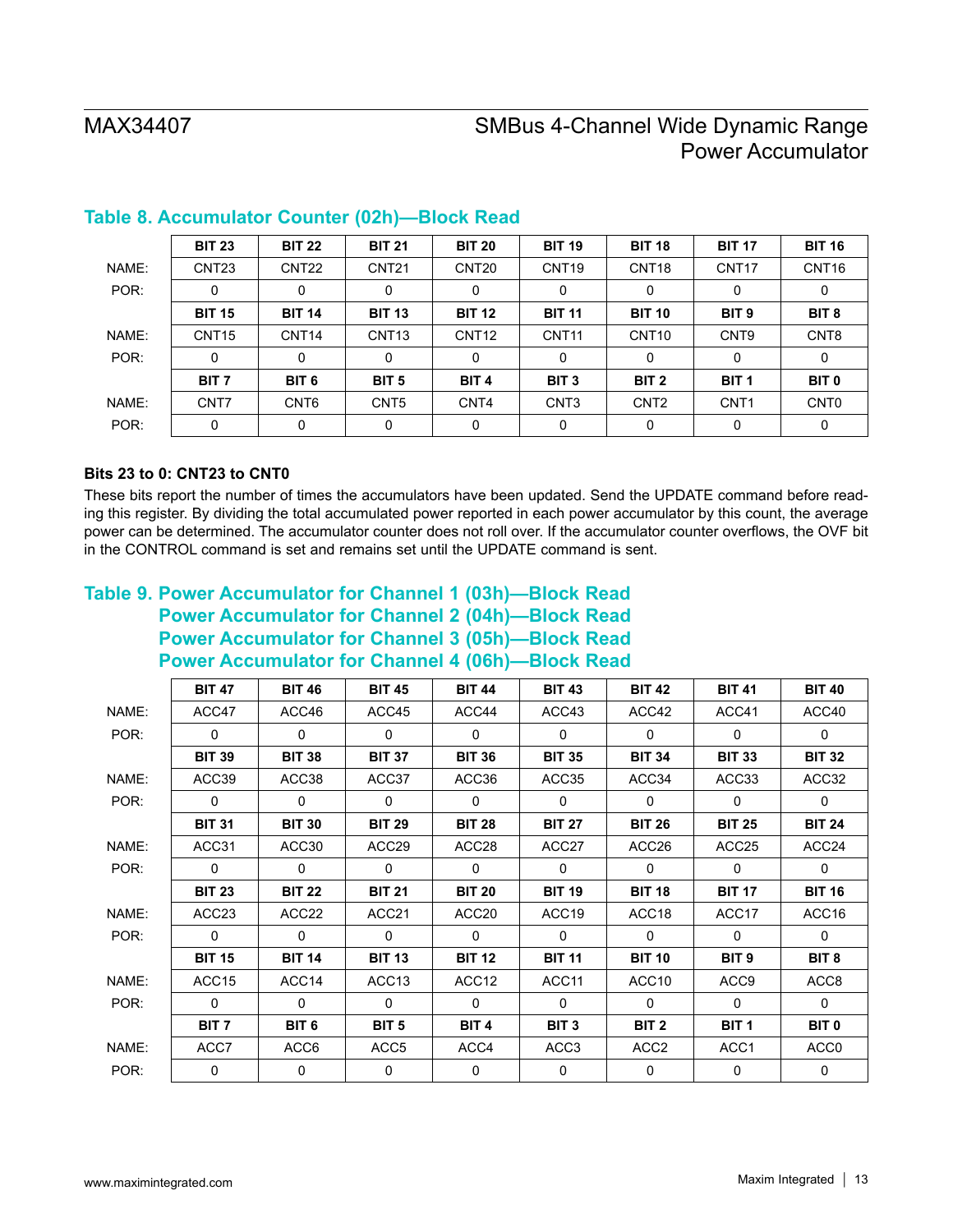#### **Bits 47 to 0: ACC47 to ACC0**

These bits report the total power accumulated by each channel. Send the UPDATE command before reading these registers. The power accumulators do not roll over. If any of the power accumulator overflows, the OVF bit in the CONTROL command is set and remains set until the UPDATE command is sent.

## **Table 10. Voltage for Channel 1 (07h)—Block Read Voltage for Channel 2 (08h)—Block Read Voltage for Channel 3 (09h)—Block Read Voltage for Channel 4 (0Ah)—Block Read**

|       | <b>BIT 15</b>    | <b>BIT 14</b>    | <b>BIT 13</b>    | <b>BIT 12</b>    | <b>BIT 11</b>    | <b>BIT 10</b>    | BIT <sub>9</sub> | BIT <sub>8</sub> |
|-------|------------------|------------------|------------------|------------------|------------------|------------------|------------------|------------------|
| NAME: | V <sub>11</sub>  | V10              | V9               | V8               | V7               | V6               | V <sub>5</sub>   | V <sub>4</sub>   |
| POR:  |                  |                  |                  | 0                |                  |                  |                  | υ                |
|       | BIT <sub>7</sub> | BIT <sub>6</sub> | BIT <sub>5</sub> | BIT <sub>4</sub> | BIT <sub>3</sub> | BIT <sub>2</sub> | BIT <sub>1</sub> | BIT <sub>0</sub> |
| NAME: | V3               | V2               | V <sub>1</sub>   | V0               | N/A              | N/A              | N/A              | N/A              |
| POR:  |                  |                  |                  |                  |                  |                  |                  |                  |

*Note: Bit positions marked as N/A are not assigned and have no meaning. These bits can be either 0 or 1 when read.*

#### **Bits 15 to 4: V11 to V0**

These bits report the last measured common-mode voltage for each channel. The LSB bit weighting is 3.9mV (16V full scale/4096). The UPDATE command must be sent before reading the channel voltages. The host should wait 500µs after sending the UPDATE command before reading the VOLTAGE commands.

### **Table 11. Device ID & Revision Register (0Fh)—Read Byte**

|       | BIT <sub>7</sub> | BIT <sub>6</sub> | BIT <sub>5</sub> | BIT <sub>4</sub> | BIT <sub>3</sub> | BIT <sub>2</sub> | BIT <sub>1</sub> | BIT <sub>0</sub> |
|-------|------------------|------------------|------------------|------------------|------------------|------------------|------------------|------------------|
| NAME: | ID <sub>4</sub>  | ID3              | ID <sub>2</sub>  | ID <sub>1</sub>  | ID <sub>0</sub>  | REV <sub>2</sub> | REV <sub>1</sub> | REV <sub>0</sub> |
| POR:  |                  |                  |                  |                  |                  | Factory set      |                  |                  |

#### **Bits 7 to 3: ID4 to ID0**

These bits report the device identification (ID). The ID is fixed at 05h.

#### **Bits 2 to 0: REV2 to REV0**

These bits report the device revision. The device revision is factory set.

### **Applications Information**

#### **Average Power Calculation Example**

The average power can be derived in an external calculation as shown below if the current-sense resistor value is known: Power accumulator (48 bit) = 0001CEFBD314h (7767577364 decimal)

Accumulator counter (24 bit) = 0005DEh (1502 decimal)

Current-sense resistor = 10mΩ

#### **Step 1**

Calculate the unscaled average power by dividing the power accumulator value with the accumulator count value: 0001CEFBD314h/0005DEh = 4EE921h (5171489 decimal)

#### **Step 2**

Calculate the ratio of the Step 1 result to the calculated power full-scale value which is a 28-bit value: 5171489/228 = 0.019265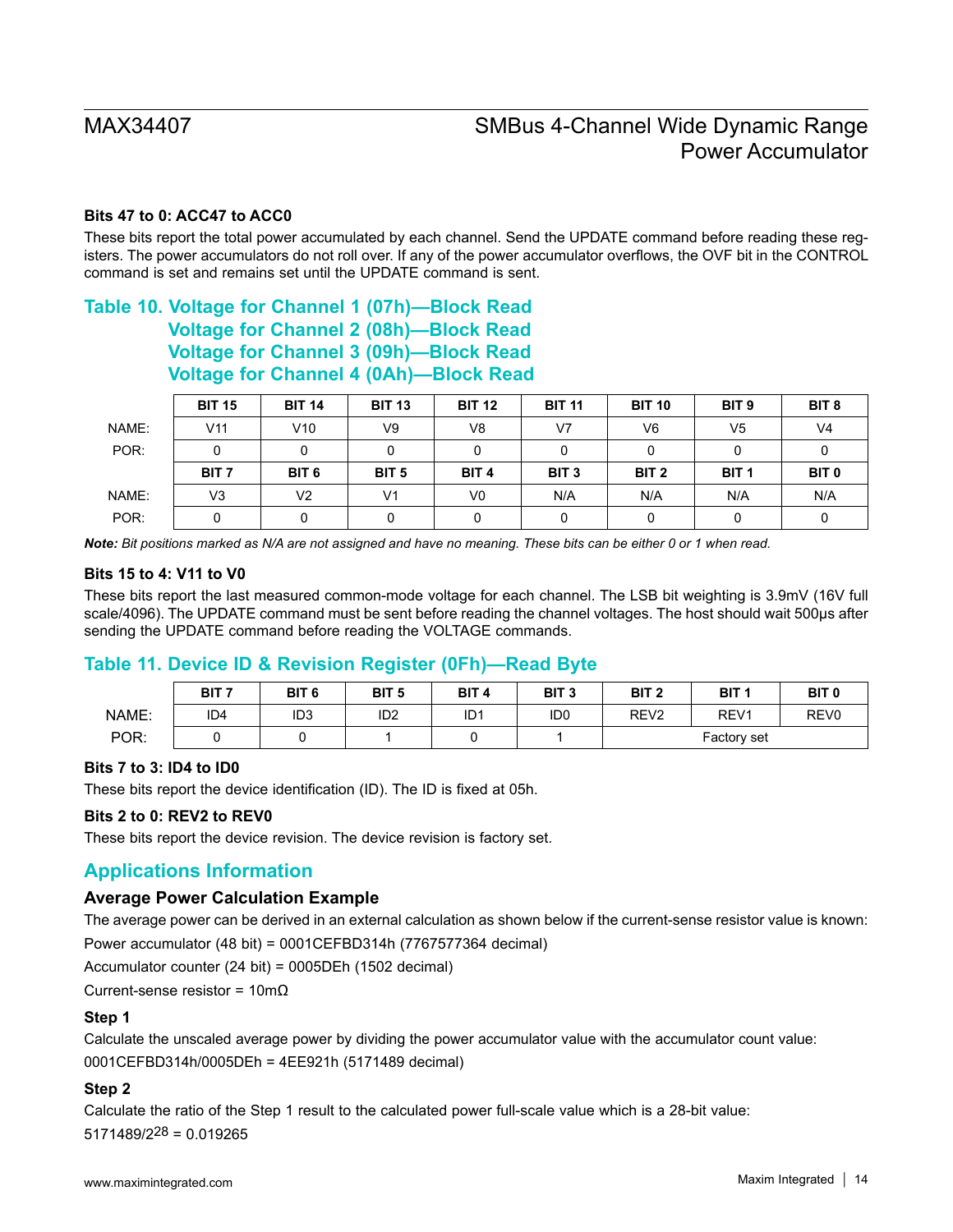### **Step 3**

Multiply the result from Step 2 by the correction factor listed in [Table 12](#page-14-0) that matches the current-sense resistor value:  $0.019265 \times 160 = 3.08W$ 

| <b>CURRENT-SENSE</b><br><b>RESISTOR VALUE</b><br>$(m\Omega)$ | <b>FULL-SCALE</b><br><b>CURRENT</b><br>(A) | <b>FULL-SCALE</b><br><b>VOLTAGE</b><br>(V) | <b>POWER SCALE</b><br><b>CORRECTION</b><br><b>CALCULATION</b> | <b>POWER SCALE</b><br><b>CORRECTION FACTOR</b><br>(W) |
|--------------------------------------------------------------|--------------------------------------------|--------------------------------------------|---------------------------------------------------------------|-------------------------------------------------------|
| 100                                                          |                                            | 16                                         | $1 \times 16$                                                 | 16                                                    |
| 50                                                           | $\overline{2}$                             | 16                                         | $2 \times 16$                                                 | 32                                                    |
| 40                                                           | 2.5                                        | 16                                         | $2.5 \times 16$                                               | 40                                                    |
| 25                                                           | 4                                          | 16                                         | $4 \times 16$                                                 | 64                                                    |
| 20                                                           | 5                                          | 16                                         | 5x16                                                          | 80                                                    |
| 15                                                           | 6.667                                      | 16                                         | $6.667 \times 16$                                             | 106.667                                               |
| 10                                                           | 10                                         | 16                                         | $10 \times 16$                                                | 160                                                   |
| 5                                                            | 20                                         | 16                                         | $20 \times 16$                                                | 320                                                   |
| 4                                                            | 25                                         | 16                                         | $25 \times 16$                                                | 400                                                   |
| $\overline{2}$                                               | 50                                         | 16                                         | $50 \times 16$                                                | 800                                                   |
|                                                              | 100                                        | 16                                         | $100 \times 16$                                               | 1600                                                  |

### <span id="page-14-0"></span>**Table 12. Correction Factors for Various Current-Sense Resistor Values**

### **Kelvin Sense**

For best performance, a Kelvin sense arrangement is recommended. See [Figure 2](#page-14-1). In a Kelvin sense arrangement, the voltage sensing nodes across the sense element are placed so that they measure the true voltage drop across the sense element and not any additional excess voltage drop that can occur in the copper PCB traces or the solder mounting of the sense element. Routing the differential sense lines along the same path to the MAX34407 and keeping the path short also improve the system performance.

### **Minimizing Trace Resistance**

PCB trace resistance from the sense resistor (RSENSE) to the IN+ inputs can affect the MAX34407 power-measurement accuracy. Every 1 ohm of PCB trace resistance will add about 25µV of error. It is recommended to place the sense resistors as close as possible to the MAX34407 and not to use minimum width PCB traces.

<span id="page-14-1"></span>

*Figure 2. Kelvin Sense Connection Layout Example*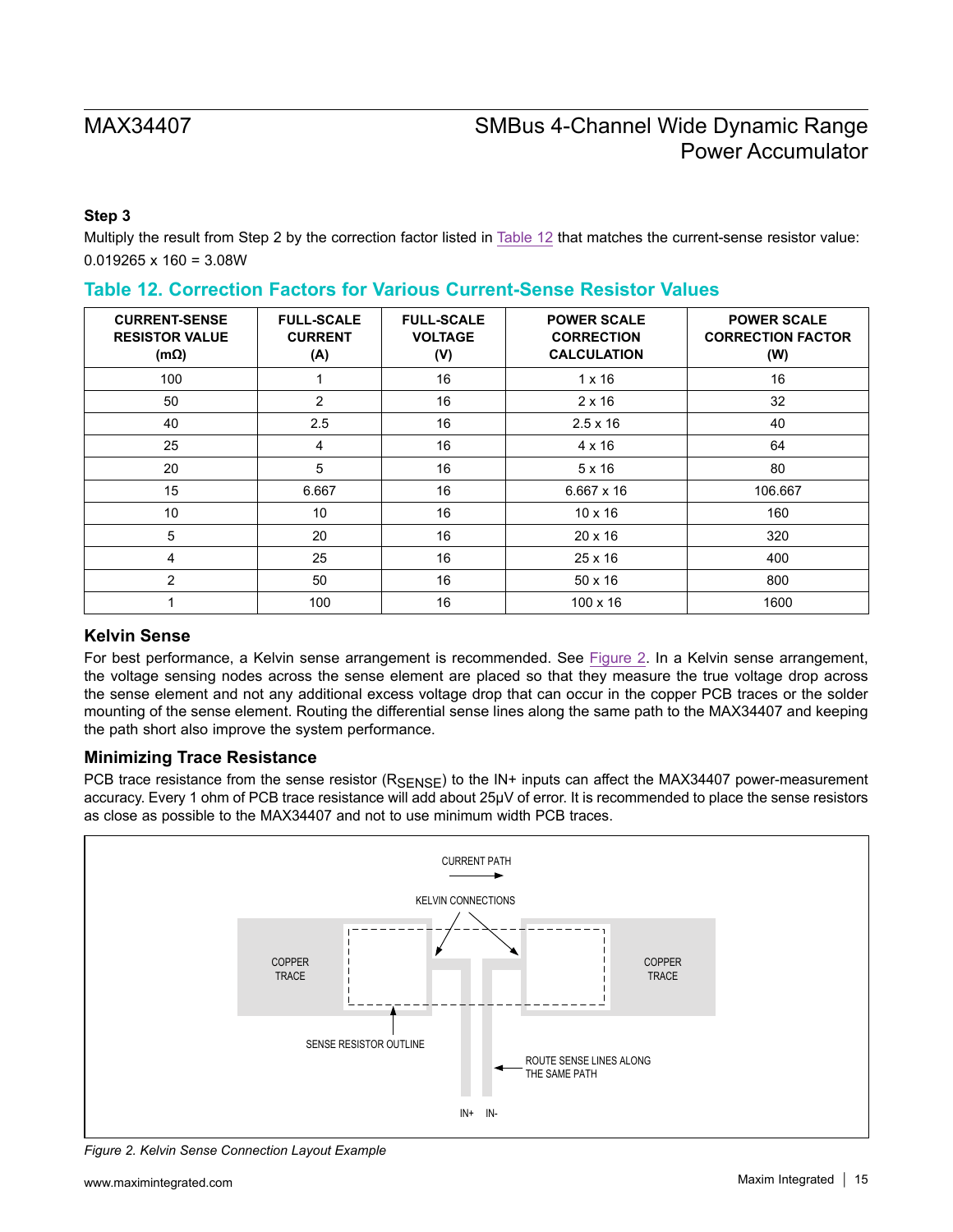## <span id="page-15-1"></span>**Package Top Marking**



## <span id="page-15-0"></span>**Ordering Information**

| <b>PART</b>   | <b>TEMP RANGE</b> | <b>PIN-PACKAGE</b> |
|---------------|-------------------|--------------------|
| MAX34407FWF+  | -40°C to +85°C    | 16 WI P            |
| MAX34407EWE+T | -40°C to +85°C    | 16 WI P            |

*+Denotes a lead(Pb)-free/RoHS-compliant package. T = Tape and reel.*

## **Package Information**

For the latest package outline information and land patterns (footprints), go to **[www.maximintegrated.com/packages](http://www.maximintegrated.com/packages)**. Note that a "+", "#", or "-" in the package code indicates RoHS status only. Package drawings may show a different suffix character, but the drawing pertains to the package regardless of RoHS status.

| <b>PACKAGE</b> | <b>PACKAGE</b> | <b>OUTLINE</b> | <b>LAND</b>                       |
|----------------|----------------|----------------|-----------------------------------|
| <b>TYPE</b>    | <b>CODE</b>    | NO.            | PATTERN NO.                       |
| 16 WI P        | W16N2+1        | 21-0893        | Refer to Application<br>Note 1891 |